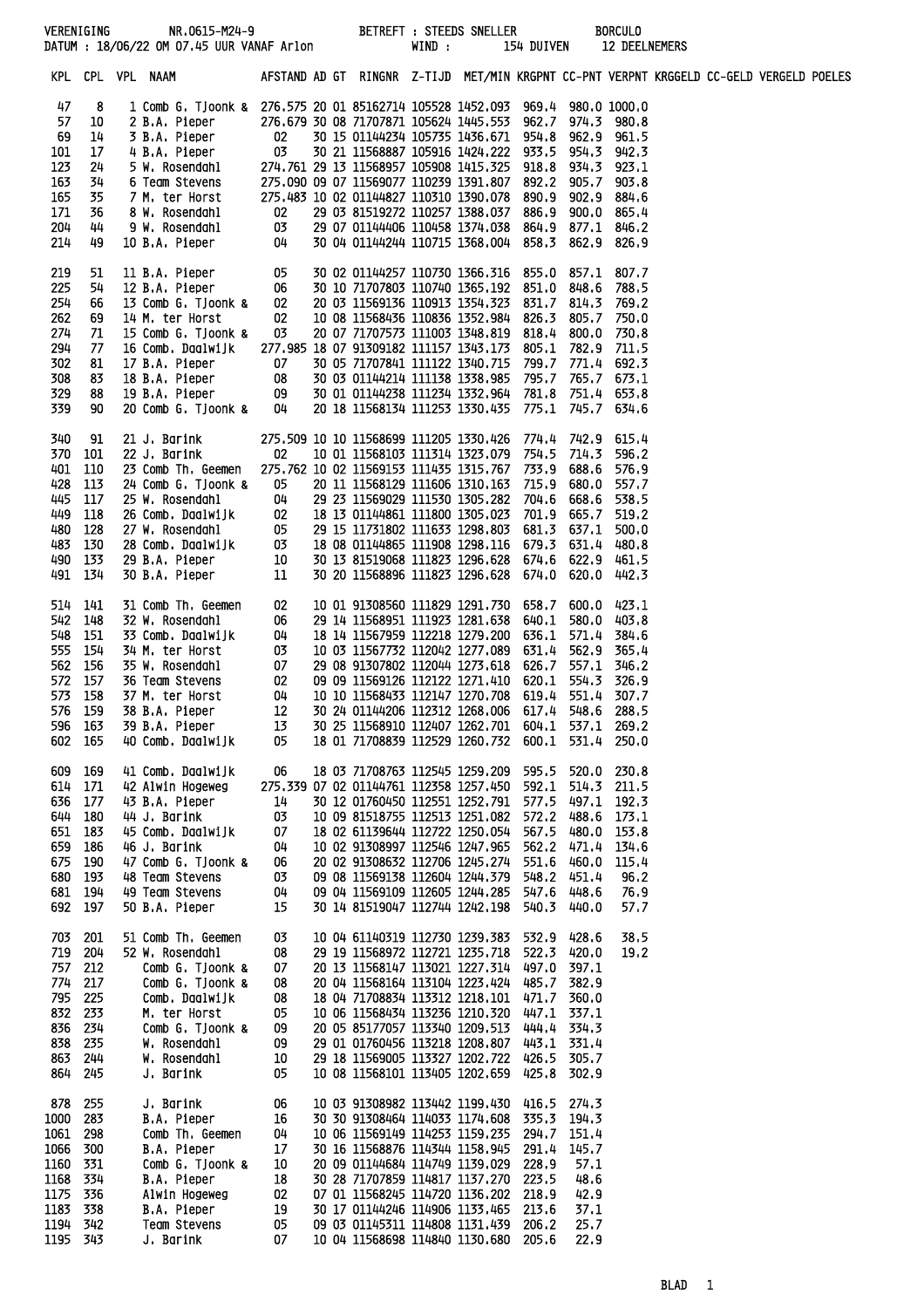| VERENIGING   |  |                  | NR.0615-M24-9<br>DATUM: 18/06/22 OM 07.45 UUR VANAF Arlon |           |  |                                                                                         | WIND : | BETREFT: STEEDS SNELLER | 154 DUIVEN | <b>BORCULO</b><br><b>12 DEELNEMERS</b> |  |  |
|--------------|--|------------------|-----------------------------------------------------------|-----------|--|-----------------------------------------------------------------------------------------|--------|-------------------------|------------|----------------------------------------|--|--|
|              |  | KPL CPL VPL NAAM |                                                           |           |  | AFSTAND AD GT RINGNR Z-TIJD MET/MIN KRGPNT CC-PNT VERPNT KRGGELD CC-GELD VERGELD POELES |        |                         |            |                                        |  |  |
| 1275<br>1287 |  |                  | B.A. Pieper<br>Comb, Daalwijk                             | -20<br>09 |  | 30 07 11568832 115400 1111,160 152,4<br>18 06 91308853 115536 1109.225 144.4            |        |                         |            |                                        |  |  |
| 1334         |  |                  | M. ter Horst                                              | 06        |  | 10 04 11568451 115524 1100.119 113.1                                                    |        |                         |            |                                        |  |  |
| 1472         |  |                  | B.A. Pieper                                               | 21        |  | 30 23 11568844 120405 1067.915                                                          |        |                         | -21.3      |                                        |  |  |
| 1485         |  |                  | Comb Th. Geemen                                           | 05        |  | 10 08 81519479 120355 1065,064 12,6                                                     |        |                         |            |                                        |  |  |

# PUNTENOVERZICHT DD:180622 BESTEMMING:Arlon BETREFT:0615 STEEDS SNELLER BORCULO

STAND MIDFOND

|              |                      |         |               |        | -ONAANGEWEZEN- |       | ------------- |         | ----------    | -AANGEWEZEN- |                |        |            |
|--------------|----------------------|---------|---------------|--------|----------------|-------|---------------|---------|---------------|--------------|----------------|--------|------------|
| KRING LIDNR. | NAAM                 |         | AFD.9 KRING 3 |        | <b>CC-SPEL</b> |       | VERENIGING    |         | AFD.9 KRING 3 |              | <b>CC-SPEL</b> |        | VERENIGING |
| 9 06150574   | W. Rosendahl         | 8-      | 3819.8        | $2-$   | 3819.8         | $1 -$ | 3713.5        |         | $3 - 3249.5$  | 1-           | 3249.5         | $1 -$  | 2804.1     |
| 9 06150027   | B.A. Pieper          | 16-     | 3777.6        | 5–     | 3777.6         | $2-$  | 3595.8        | 74-     | 2042.5        | $20 -$       | 2042.5         | 5–     | 1579.1     |
| 9 06150167   | M. ter Horst         | 35-     | 3598.2        | 8-     | 3598.2         | 3–    | 3373.9        | 33–     | 2427.5        |              | 7- 2427.5      | 3–     | 2104.0     |
| 9 06159119   | Comb, Daalwiik       | 67-     | 3386.1        | 15-    | 3386.1         | 4-    | 3023.4        | 148-    | 1358.6        | 34-          | 1358.6         | 7–     | 877.0      |
| 9 06159001   | Team Stevens         | 138-    | 2761.0        | $29-$  | 2761.0         | 5-    | 2660.4        | 143-    | 1418.0        | 32-          | 1418.0         | 6-     | 1332.0     |
| 9 06159093   | Comb G. Tjoonk & Zn. | $129 -$ | 2866.9        | $26 -$ | 2866.9         | 6-    | 2444.6        | 59-     | 2163.9        | 14-          | 2163.9         | 4-     | 1776.7     |
| 9 06150761   | D.H. Eggink          | 148-    | 2649.8        | 31-    | 2649.8         |       | 7- 2371.5     | 30-     | 2492.9        | 6-           | 2492.9         | 2-     | 2130.2     |
| 9 06150213   | J. Barink            | $155 -$ | 2600.6        | 34-    | 2600.6         | 8–    | 1782.8        | 147-    | 1362.7        | 33–          | 1362.7         | 8–     | 754.2      |
| 9 06150680   | F.H.J. ter Avest     | $261 -$ | 1113.5        | 66-    | 1113.5         | Գ–    | 690.8         | $200 -$ | 847.4         | 48-          | 847.4          | 10-    | 494.4      |
| 9 06159077   | Comb Th, Geemen & Zn | $272 -$ | 862.6         | 69-    | 862.6          | 10-   | 585.8         | $224 -$ | 644.3         | 54-          | 644.3          | 9-     | 500.1      |
| 9 06150558   | Alwin Hogeweg        | $305 -$ | 514.3         | 74-    | 514.3          | 11-   | 211.5         | $275 -$ | 278.7         | 68-          | 278.7          | $11 -$ | 105.8      |
| 9 06150345   | G.J. Klein Haneveld  | 333-    | 185.6         | 80-    | 185.6          | 12-   | 28.6          | $312 -$ | 92.8          | 75–          | 92.8           | 12-    | 14.3       |
|              |                      |         |               |        |                |       |               |         |               |              |                |        |            |

# PUNTENOVERZICHT DD:180622 BESTEMMING:Arlon BETREFT:0615 STEEDS SNELLER BORCULO

STAND SNELHEID (V-M-J-F)

|    |              |                      | ONAANGEWEZEN-<br>----------- |               |        |                |                          |              |         | -AANGEWEZEN-<br>---------- |        |                |       |            |  |
|----|--------------|----------------------|------------------------------|---------------|--------|----------------|--------------------------|--------------|---------|----------------------------|--------|----------------|-------|------------|--|
|    | KRING LIDNR. | <b>NAAM</b>          |                              | AFD.9 KRING 3 |        | <b>CC-SPEL</b> |                          | VERENIGING   |         | AFD.9 KRING 3              |        | <b>CC-SPEL</b> |       | VERENIGING |  |
|    | 9 06150574   | W. Rosendahl         | 5-                           | 8640.8        | 1-     | 8640.8         | $1-$                     | 8368.1       | $2-$    | 7144.1                     |        | $1 - 7144.1$   | $1 -$ | 5941.8     |  |
|    | 9 06150027   | B.A. Pieper          | 9-                           | 8509.8        | 3-     | 8509.8         | $2 -$                    | 8148.9       | -58     | 4769.7                     | 15–    | 4769.7         | $2-$  | 3940.1     |  |
| 9. | 06159119     | Comb, Daalwijk       | 43-                          | 7814.4        | 10-    | 7814.4         | 3-                       | 7052.1       | 43–     | 5066.2                     | 8-     | 5066.2         | 4-    | 3618.9     |  |
|    | 9 06150167   | M. ter Horst         | 70-                          | 7460.8        | 15-    | 7460.8         | 4-                       | 6449.5       | 112-    | 3854.3                     | -28    | 3854.3         | 6–    | 3169.8     |  |
|    | 9 06150213   | J. Barink            | 96–                          | 7084.4        | $20 -$ | 7084.4         | 5-                       | 5891.1       | $161 -$ | 2990.0                     | 37-    | 2990.0         | 7–    | 1574.3     |  |
|    | 9 06159093   | Comb G. Tioonk & Zn. | $120 -$                      | 6695.3        | 24-    | 6695.3         | 6-                       | 5328.4       | 46–     | 5037.9                     | 10-    | 5037.9         | 3–    | 3687.1     |  |
|    | 9 06150761   | D.H. Eggink          | 130-                         | 6560.5        | 26–    | 6560.5         | 7–                       | 5155.6       | -70     | 4614.3                     | 18-    | 4614.3         | 5-    | 3426.4     |  |
|    | 9 06159001   | Team Stevens         | $206 -$                      | 4648.1        | 48-    | 4648.1         |                          | $8 - 2979.0$ | 199-    | 2113.6                     | 48-    | 2113.6         | 8–    | 1369.7     |  |
|    | 9 06150680   | F.H.J. ter Avest     | $246 -$                      | 3127.5        | 60-    | 3127.5         | 9-                       | 1574.9       | $238 -$ | 1346.1                     | 57–    | 1346.1         | 10-   | 606.7      |  |
|    | 9 06159077   | Comb Th, Geemen & Zn | $256-$                       | 2532.9        | 65-    | 2532.9         | 10-                      | 1198.7       | $215 -$ | 1807.6                     | $51 -$ | 1807.6         | 9-    | 858.5      |  |
|    | 9 06150558   | Alwin Hogeweg        | $326 -$                      | 799.5         | 80-    | 799.5          | 11-                      | 279.4        | $288 -$ | 508.4                      | 69-    | 508.4          | 11-   | 173.7      |  |
| 9. | 06150345     | G.J. Klein Haneveld  | 347-                         | 466.5         | 83-    | 466.5          | 12-                      | 28.6         | 326-    | 233.3                      | 78-    | 233.3          | 12-   | 14.3       |  |
|    | 9 06150655   | .C.J. Kok            | 372-                         | 111.5         | 91-    | 111.5          | $\overline{\phantom{0}}$ |              | 351-    | 55.8                       | 84-    | 55.8           | -     |            |  |
|    |              |                      |                              |               |        |                |                          |              |         |                            |        |                |       |            |  |

### DUIFKAMPIOENEN 0615 STAND MIDFOND

| ΝR | <b>NAAM</b>     | <b>PLAATS</b>  | RINGNR   | <b>PRYZEN</b> | <b>PUNTEN</b> |
|----|-----------------|----------------|----------|---------------|---------------|
|    | 1 B.A. Pieper   | <b>Borculo</b> | 01144257 | 4             | 3252.0        |
| 2  | W. Rosendahl    | <b>Borculo</b> | 81519272 | 4             | 3188.6        |
| 3  | M. ter Horst    | <b>Borculo</b> | 01144827 | 4             | 3072.3        |
| 4  | B.A. Pieper     | <b>Borculo</b> | 01144214 | 4             | 3053.8        |
| 5. | B.A. Pieper     | <b>Borculo</b> | 71707803 | 4             | 2832.9        |
| 6  | W. Rosendahl    | <b>Borculo</b> | 01760456 | 3             | 2750.9        |
| 7  | W. Rosendahl    | <b>Borculo</b> | 97011710 | 3             | 2745.6        |
| 8  | D.H. Eggink     | <b>Borculo</b> | 11568671 | 3             | 2508.9        |
| 9  | Rosendahl<br>W. | <b>Borculo</b> | 01144406 | 3             | 2436.0        |
| 10 | ter Horst<br>Μ. | Borculo        | 01289576 | 3             | 2244.0        |